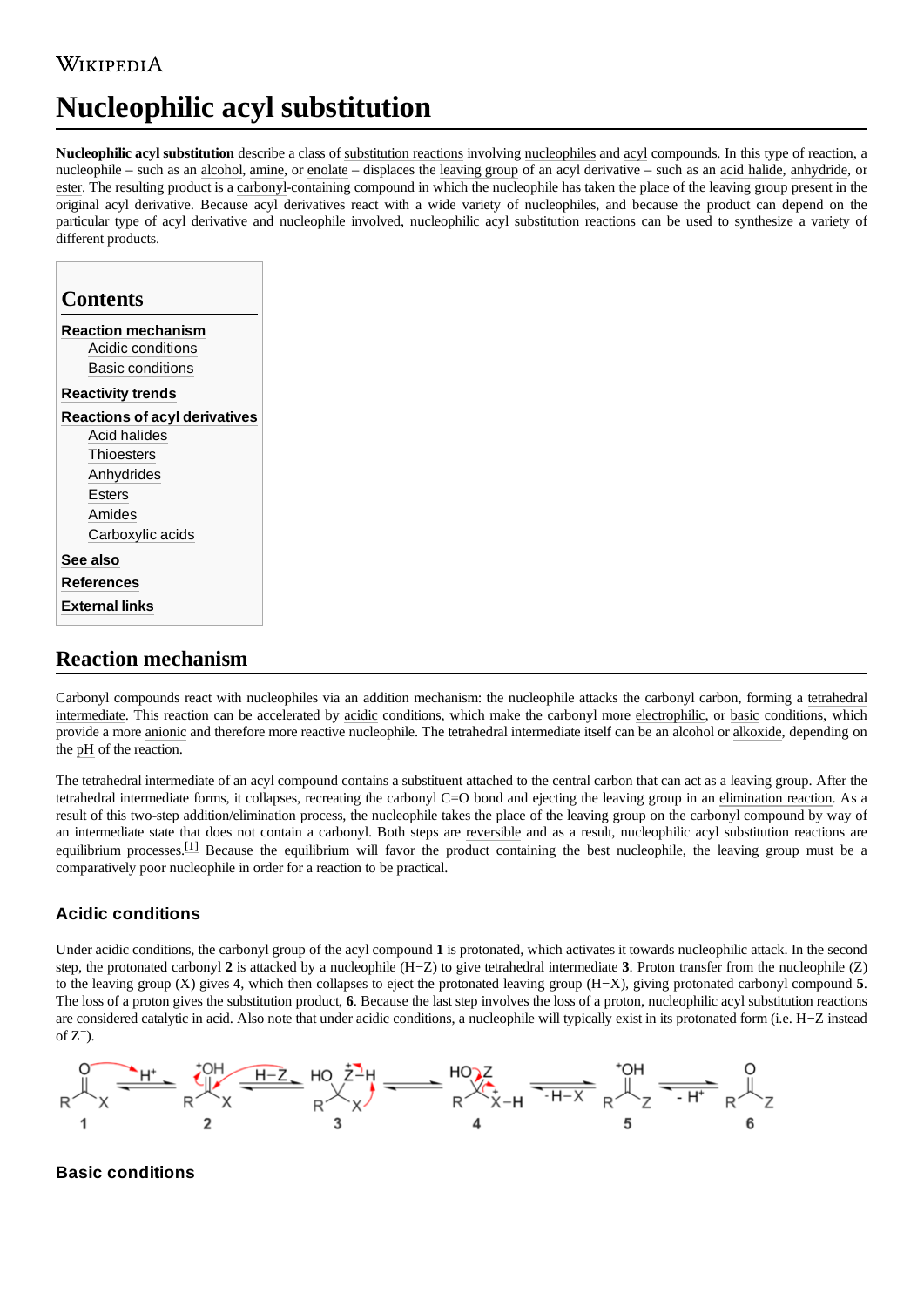Under [basic](https://en.wikipedia.org/wiki/Base_(chemistry)) conditions, a nucleophile (Nuc) attacks the carbonyl group of the acyl compound **1** to give tetrahedral alkoxide intermediate **2**. The intermediate collapses and expels the leaving group (X) to give the substitution product **3**. While nucleophilic acyl substitution reactions can be base-catalyzed, the reaction will not occur if the leaving group is a stronger base than the nucleophile (i.e. the leaving group must have a higher p $K_a$  than the nucleophile). Unlike acid-catalyzed processes, both the nucleophile and the leaving group exist as anions under basic conditions.



This mechanism is supported by [isotope labeling](https://en.wikipedia.org/wiki/Isotope_labeling) experiments. When [ethyl propionate](https://en.wikipedia.org/wiki/Ethyl_propionate) with an [oxygen-18](https://en.wikipedia.org/wiki/Oxygen-18)-labeled ethoxy group is treated with [sodium hydroxide](https://en.wikipedia.org/wiki/Sodium_hydroxide) (NaOH), the oxygen-18 label is completely absent from [propionic acid](https://en.wikipedia.org/wiki/Propionic_acid) and is found exclusively in the [ethanol](https://en.wikipedia.org/wiki/Ethanol).<sup>[\[2\]](#page-5-4)</sup>



# <span id="page-1-0"></span>**Reactivity trends**

There are five main types of acyl derivatives. [Acid halides](https://en.wikipedia.org/wiki/Acid_halide) are the most reactive towards nucleophiles, followed by [anhydrides,](https://en.wikipedia.org/wiki/Anhydride) [esters,](https://en.wikipedia.org/wiki/Ester) and [amides.](https://en.wikipedia.org/wiki/Amide) [Carboxylate](https://en.wikipedia.org/wiki/Carboxylate) ions are essentially unreactive towards nucleophilic substitution, since they possess no leaving group. The reactivity of these five classes of compounds covers a broad range; the relative reaction rates of acid chlorides and amides differ by a factor of  $10^{13}$ . [\[3\]](#page-5-5)



A major factor in determining the reactivity of acyl derivatives is leaving group ability, which is related to acidity. Weak bases are better leaving groups than strong bases; a species with a strong [conjugate](https://en.wikipedia.org/wiki/Conjugate_acid) acid (e.g. [hydrochloric](https://en.wikipedia.org/wiki/Hydrochloric_acid) acid) will be a better leaving group than a species with a weak conjugate acid (e.g. [acetic acid](https://en.wikipedia.org/wiki/Acetic_acid)). Thus, [chloride](https://en.wikipedia.org/wiki/Chloride) ion is a better leaving group than [acetate ion](https://en.wikipedia.org/wiki/Acetate_ion). The reactivity of acyl compounds towards nucleophiles decreases as the basicity of the leaving group increases, as the table shows.<sup>[\[4\]](#page-5-6)</sup>

| <b>Compound Name</b> | <b>Structure</b> | <b>Leaving Group</b> | $pK_a$ of Conjugate<br>Acid |
|----------------------|------------------|----------------------|-----------------------------|
| Acetyl chloride      |                  | CI <sup>-</sup>      | $-7$                        |
| Acetic anhydride     |                  |                      | 4.76                        |
| Ethyl acetate        |                  |                      | 15.9                        |
| Acetamide            | NH <sub>2</sub>  | $\mathsf{NH}_2$      | 38                          |
| Acetate anion        |                  | N/a                  | N/a                         |

Another factor that plays a role in determining the reactivity of acyl compounds is [resonance.](https://en.wikipedia.org/wiki/Resonance_(chemistry)) Amides exhibit two main resonance forms. Both are major contributors to the overall structure, so much so that the amide bond between the carbonyl carbon and the amide nitrogen has significant [double bond](https://en.wikipedia.org/wiki/Double_bond) character. The energy barrier for rotation about an amide bond is 75–85 kJ/mol (18–20 kcal/mol), much larger than values observed for normal single bonds. For example, the C–C bond in ethane has an energy barrier of only 12 kJ/mol (3 kcal/mol).<sup>[\[3\]](#page-5-5)</sup> Once a nucleophile attacks and a tetrahedral intermediate is formed, the energetically favorable resonance effect is lost. This helps explain why amides are one of the least reactive acyl derivatives.[\[4\]](#page-5-6)



The two major resonance forms of an amide.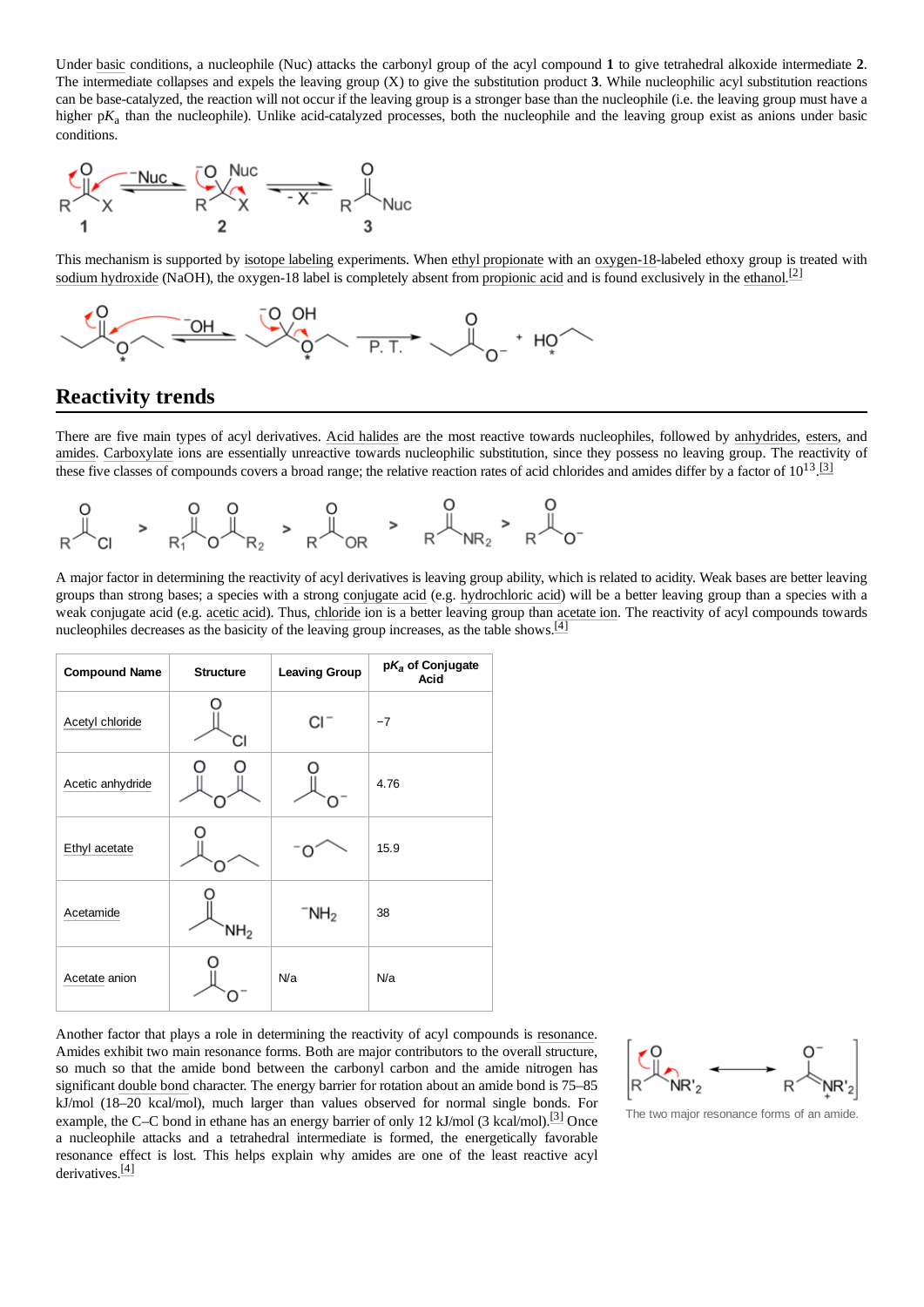Esters exhibit less resonance stabilization than amides, so the formation of a tetrahedral intermediate and subsequent loss of resonance is not as energetically unfavorable. Anhydrides experience even weaker resonance stabilization, since the resonance is split between two carbonyl groups, and are more reactive than esters and amides. In acid halides, there is very little resonance, so the energetic penalty for forming a tetrahedral intermediate is small. This helps explain why acid halides are the most reactive acyl derivatives. $^{[4]}$  $^{[4]}$  $^{[4]}$ 

### <span id="page-2-0"></span>**Reactions of acyl derivatives**

Many nucleophilic acyl substitution reactions involve converting one acyl derivative into another. In general, conversions between acyl derivatives must proceed from a relatively reactive compound to a less reactive one to be practical; an acid chloride can easily be converted to an ester, but converting an ester directly to an acid chloride is essentially impossible. When converting between acyl derivatives, the product will always be more stable than the starting compound.

Nucleophilic acyl substitution reactions that do not involve interconversion between acyl derivatives are also possible. For example, amides and carboxylic acids react with [Grignard reagents](https://en.wikipedia.org/wiki/Grignard_reagent) to produce ketones. An overview of the reactions that each type of acyl derivative can participate in is presented here.

### <span id="page-2-1"></span>**Acid halides**

[Acid halides](https://en.wikipedia.org/wiki/Acid_halides) are the most reactive acyl derivatives, and can easily be converted into any of the others. Acid halides will react with carboxylic acids to form anhydrides. If the structure of the acid and the acid chloride are different, the product is a mixed anhydride. First, the carboxylic acid attacks the acid chloride (**1**) to give tetrahedral intermediate **2**. The tetrahedral intermediate collapses, ejecting chloride ion as the leaving group and forming [oxonium](https://en.wikipedia.org/wiki/Oxonium_ion) species **3**. Deprotonation gives the mixed anhydride, **4**, and an equivalent of HCl.



[Alcohols and](https://en.wikipedia.org/wiki/Schotten-Baumann_reaction) [amines](https://en.wikipedia.org/wiki/Amine) [react with acid halides to produce](https://en.wikipedia.org/wiki/Schotten-Baumann_reaction) [esters](https://en.wikipedia.org/wiki/Ester) and [amides,](https://en.wikipedia.org/wiki/Amide) respectively, in a reaction formally known as the Schotten-Baumann reaction.<sup>[\[5\]](#page-5-7)</sup> Acid halides hydrolyze in the presence of water to produce carboxylic acids, but this type of reaction is rarely useful, since carboxylic acids are typically used to synthesize acid halides. Most reactions with acid halides are carried out in the presence of a nonnucleophilic base, such as [pyridine](https://en.wikipedia.org/wiki/Pyridine), to neutralize the hydrohalic acid that is formed as a byproduct.

Acid halides will react with carbon nucleophiles, such as [Grignards](https://en.wikipedia.org/wiki/Grignard_reagent) and [enolates,](https://en.wikipedia.org/wiki/Enolate) though mixtures of products can result. While a carbon nucleophile will react with the acid halide first to produce a ketone, the ketone is also susceptible to nucleophilic attack, and can be converted to a tertiary alcohol. For example, when [benzoyl chloride](https://en.wikipedia.org/wiki/Benzoyl_chloride) (**1**) is treated with two equivalents of a Grignard reagent, such as methyl magnesium bromide (MeMgBr), 2-phenyl-2-propanol (**3**) is obtained in excellent yield. Although [acetophenone](https://en.wikipedia.org/wiki/Acetophenone) (**2**) is an intermediate in this reaction, it is impossible to isolate because it reacts with a second equivalent of MeMgBr rapidly after being formed.<sup>[\[6\]](#page-5-8)</sup>



Unlike most other carbon nucleophiles, lithium dialkylcuprates – often called [Gilman reagents](https://en.wikipedia.org/wiki/Gilman_reagent) – can add to acid halides just once to give ketones. The reaction between an acid halide and a Gilman reagent is not a nucleophilic acyl substitution reaction, however, and is thought to proceed via a radical pathway.<sup>[\[2\]](#page-5-4)</sup> The [Weinreb ketone](https://en.wikipedia.org/wiki/Weinreb_ketone_synthesis) synthesis can also be used to convert acid halides to ketones. In this reaction, the acid halide is first converted to an N–methoxy–N– methylamide, known as a Weinreb amide. When a carbon nucleophile – such as a Grignard or [organolithium](https://en.wikipedia.org/wiki/Organolithium) reagent – adds to a Weinreb amide, the metal is [chelated](https://en.wikipedia.org/wiki/Chelation) by the carbonyl and N–methoxy oxygens, preventing further nucleophilic additions.<sup>[\[7\]](#page-5-9)</sup>



A Weinreb amide.

In the [Friedel–Crafts](https://en.wikipedia.org/wiki/Friedel%E2%80%93Crafts_acylation) acylation, acid halides act as electrophiles for [electrophilic](https://en.wikipedia.org/wiki/Electrophilic_aromatic_substitution) aromatic substitution. A [Lewis](https://en.wikipedia.org/wiki/Lewis_acid) acid – such as zinc [chloride](https://en.wikipedia.org/wiki/Zinc_chloride) (ZnCl<sub>2</sub>), iron(III) [chloride](https://en.wikipedia.org/wiki/Iron(III)_chloride) (FeCl<sub>3</sub>), or [aluminum](https://en.wikipedia.org/wiki/Aluminum_chloride) chloride (AlCl<sub>3</sub>) – coordinates to the halogen on the acid halide, activating the compound towards nucleophilic attack by an [activated](https://en.wikipedia.org/wiki/Electrophilic_aromatic_substitution#Effect_of_substituent_groups) aromatic ring. For especially electron-rich aromatic rings, the reaction will proceed without a Lewis  $acid.$ [\[8\]](#page-5-10)

### <span id="page-2-2"></span>**Thioesters**

The chemistry of [thioesters](https://en.wikipedia.org/wiki/Thioester) and acid halides is similar, the [reactivity](https://en.wikipedia.org/wiki/Thioester#Reactions) being reminiscent of, but milder, than acid chlorides.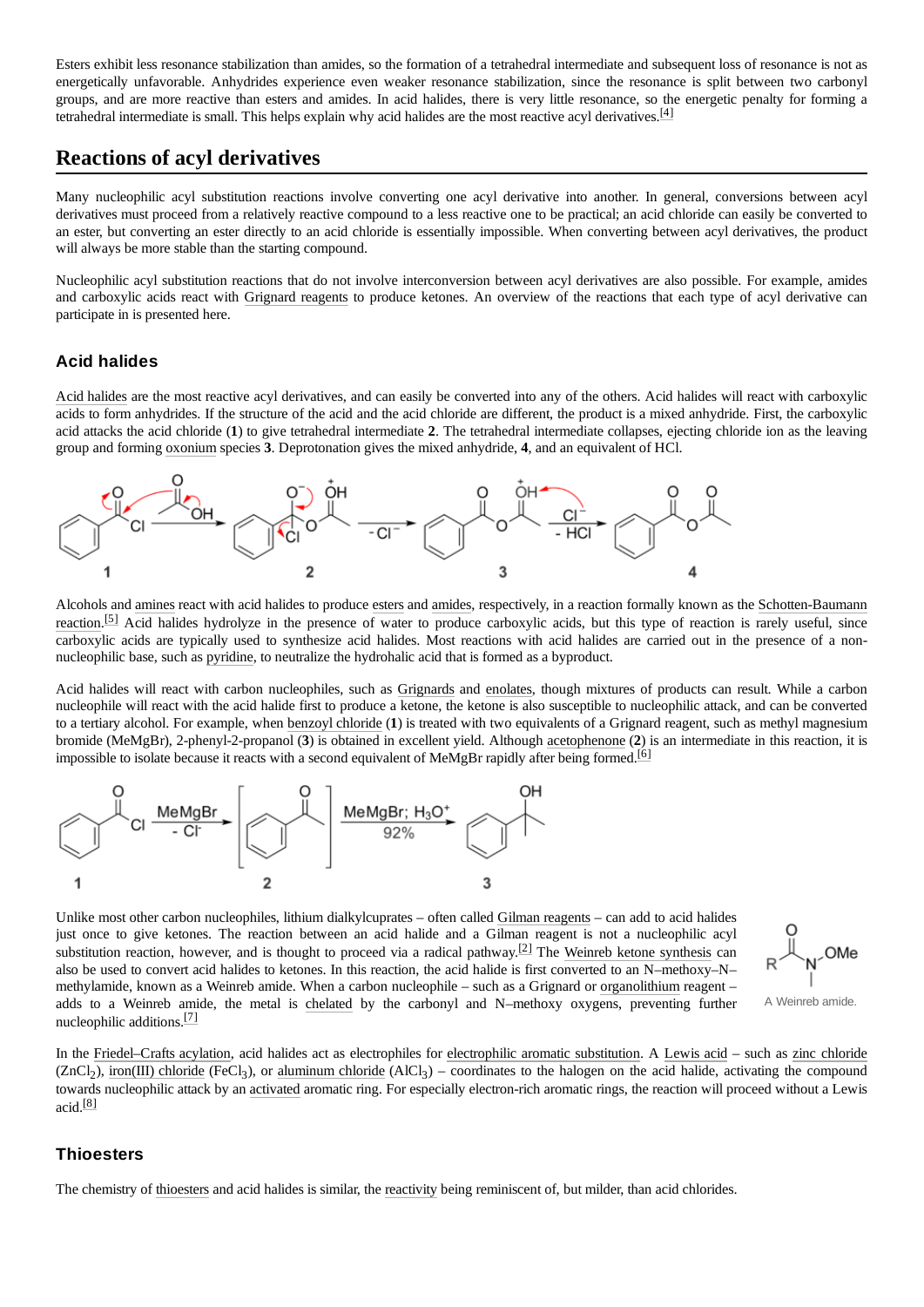#### <span id="page-3-0"></span>**Anhydrides**

The chemistry of acid halides and anhydrides is similar. While anhydrides cannot be converted to acid halides, they can be converted to the remaining acyl derivatives. Anhydrides also participate in Schotten–Baumann-type reactions to furnish esters and amides from alcohols and amines, and water can hydrolyze anhydrides to their corresponding acids. As with acid halides, anhydrides can also react with carbon nucleophiles to furnish ketones and/or tertiary alcohols, and can participate in both the Friedel–Crafts acylation and the Weinreb ketone synthesis.<sup>[\[8\]](#page-5-10)</sup> Unlike acid halides, however, anhydrides do not react with Gilman reagents.<sup>[\[2\]](#page-5-4)</sup>

The reactivity of anhydrides can be increased by using a catalytic amount of [N,N-dimethylaminopyridine](https://en.wikipedia.org/wiki/4-dimethylaminopyridine), or DMAP. [Pyridine](https://en.wikipedia.org/wiki/Pyridine) can also be used for this purpose, and acts via a similar mechanism.<sup>[\[5\]](#page-5-7)</sup>



First, DMAP (**2**) attacks the anhydride (**1**) to form a tetrahedral intermediate, which collapses to eliminate a carboxylate ion to give amide **3**. This intermediate amide is more activated towards nucleophilic attack than the original anhydride, because dimethylaminopyridine is a better leaving group than a carboxylate. In the final set of steps, a nucleophile (Nuc) attacks **3** to give another tetrahedral intermediate. When this intermediate collapses to give the product **4**, the pyridine group is eliminated and its aromaticity is restored – a powerful driving force, and the reason why the pyridine compound is a better leaving group than a carboxylate ion.

#### <span id="page-3-1"></span>**Esters**

Esters are less reactive than acid halides and anhydrides. As with more reactive acyl derivatives, they can react with [ammonia](https://en.wikipedia.org/wiki/Ammonia) and primary and secondary amines to give amides, though this type of reaction is not often used, since acid halides give better yields. Esters can be converted to other esters in a process known as [transesterification.](https://en.wikipedia.org/wiki/Transesterification) Transesterification can be either acid- or base-catalyzed, and involves the reaction of an ester with an alcohol. Unfortunately, because the leaving group is also an alcohol, the forward and reverse reactions will often occur at similar rates. Using a large excess of the [reactant](https://en.wikipedia.org/wiki/Reactant) alcohol or removing the leaving group alcohol (e.g. via [distillation\)](https://en.wikipedia.org/wiki/Distillation) will drive the forward reaction towards completion, in accordance with [Le Chatelier's principle](https://en.wikipedia.org/wiki/Le_Chatelier%27s_principle).<sup>[\[9\]](#page-5-11)</sup>

Acid-catalyzed hydrolysis of esters is also an equilibrium process – essentially the reverse of the Fischer [esterification](https://en.wikipedia.org/wiki/Fischer_esterification) reaction. Because an alcohol (which acts as the leaving group) and water (which acts as the nucleophile) have similar  $pK<sub>a</sub>$  values, the forward and reverse reactions compete with each other. As in transesterification, using a large excess of reactant (water) or removing one of the products (the alcohol) can promote the forward reaction.

**Forward Direction: Acid catalyzed hydrolysis** 



Basic hydrolysis of esters, known as [saponification](https://en.wikipedia.org/wiki/Saponification), is not an equilibrium process; a full equivalent of base is consumed in the reaction, which produces one equivalent of alcohol and one equivalent of a carboxylate salt. The saponification of esters of [fatty acids](https://en.wikipedia.org/wiki/Fatty_acid) is an industrially important process, used in the production of soap. $[9]$ 

Esters can undergo a variety of reactions with carbon nucleophiles. As with acid halides and anhyrides, they will react with an excess of a Grignard reagent to give tertiary alcohols. Esters also react readily with [enolates](https://en.wikipedia.org/wiki/Enolate). In the [Claisen condensation](https://en.wikipedia.org/wiki/Claisen_condensation), an enolate of one ester (**1**) will attack the carbonyl group of another ester (**2**) to give tetrahedral intermediate **3**. The intermediate collapses, forcing out an alkoxide (R'O − ) and producing β-keto ester **4**.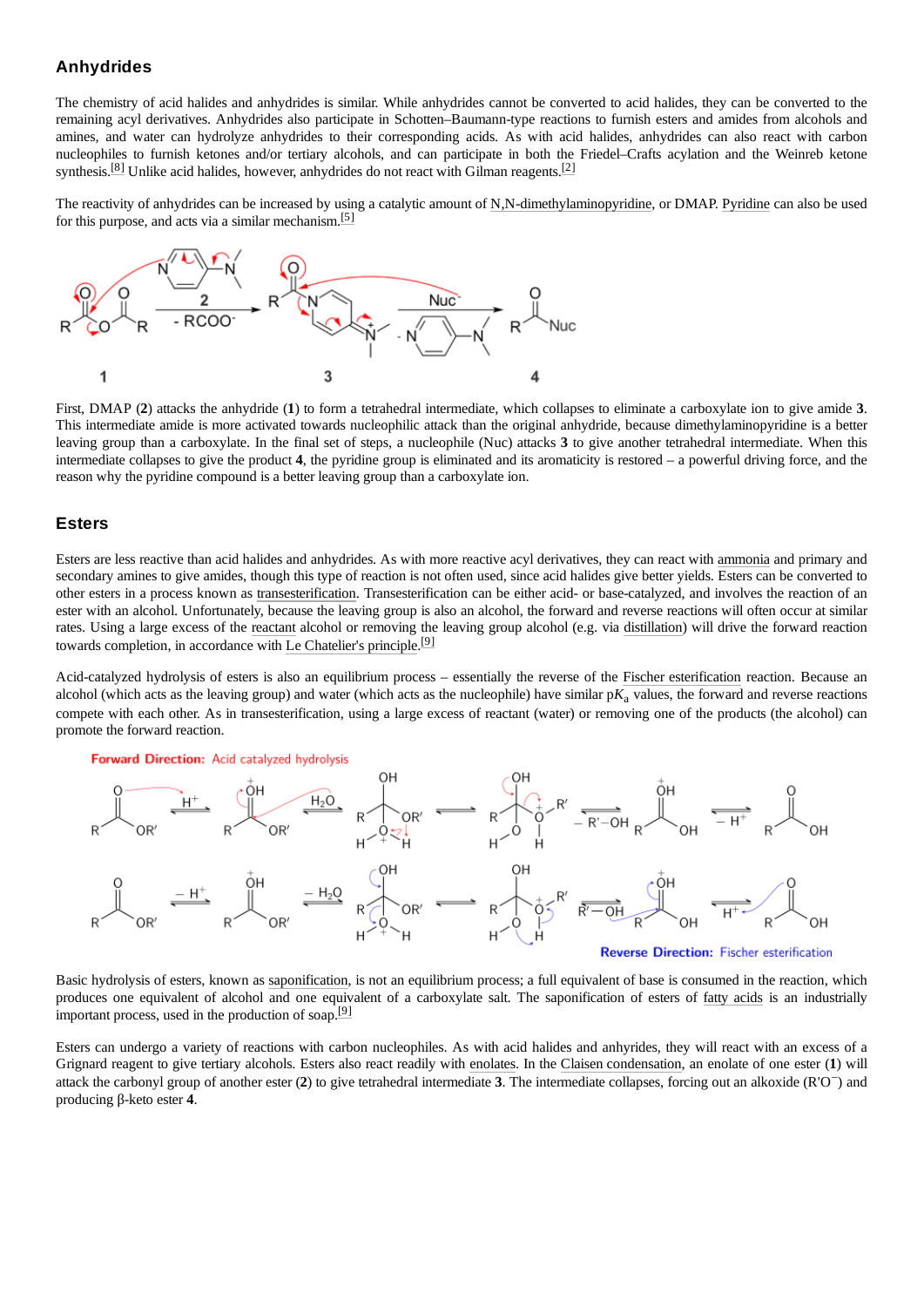

Crossed Claisen condensations, in which the enolate and nucleophile are different esters, are also possible. An [intramolecular](https://en.wikipedia.org/wiki/Intramolecular_reaction) Claisen condensation is called a [Dieckmann condensation](https://en.wikipedia.org/wiki/Dieckmann_condensation) or Dieckmann cyclization, since it can be used to form rings. Esters can also undergo condensations with ketone and aldehyde enolates to give β-dicarbonyl compounds.<sup>[\[10\]](#page-5-12)</sup> A specific example of this is the Baker–Venkataraman [rearrangement, in which an aromatic](https://en.wikipedia.org/wiki/Baker%E2%80%93Venkataraman_rearrangement) *ortho*-acyloxy ketone undergoes an intramolecular nucleophilic acyl substitution and subsequent **rearrangement to form an aromatic β-diketone.**<sup>[\[11\]](#page-5-13)</sup> The [Chan rearrangement](https://en.wikipedia.org/wiki/Chan_rearrangement) is another example of a rearrangement resulting from an intramolecular nucleophilic acyl substitution reaction.

#### <span id="page-4-0"></span>**Amides**

Because of their low reactivity, [amides](https://en.wikipedia.org/wiki/Amide) do not participate in nearly as many nucleophilic substitution reactions as other acyl derivatives do. Amides are stable to water, and are roughly 100 times more stable towards [hydrolysis](https://en.wikipedia.org/wiki/Hydrolysis) than esters.<sup>[\[3\]](#page-5-5)</sup> Amides can, however, be hydrolyzed to carboxylic acids in the presence of acid or base. The stability of [amide bonds](https://en.wikipedia.org/wiki/Peptide_bond) has biological implications, since the [amino acids](https://en.wikipedia.org/wiki/Amino_acid) that make up [proteins](https://en.wikipedia.org/wiki/Protein) are linked with amide bonds. Amide bonds are resistant enough to hydrolysis to maintain protein structure in [aqueous](https://en.wikipedia.org/wiki/Aqueous) environments, but are susceptible enough that they can be broken when necessary.  $\boxed{3}$ 

Primary and secondary amides do not react favorably with carbon nucleophiles. [Grignard reagents](https://en.wikipedia.org/wiki/Grignard_reagent) and organolithiums will act as bases rather than nucleophiles, and will simply deprotonate the amide. Tertiary amides do not experience this problem, and react with carbon nucleophiles to give [ketones](https://en.wikipedia.org/wiki/Ketone); the [amide](https://en.wikipedia.org/wiki/Sodium_amide) anion (NR<sub>2</sub><sup>-</sup>) is a very strong base and thus a very poor leaving group, so nucleophilic attack only occurs once. When reacted with carbon nucleophiles, *N*,*N*[-dimethylformamide](https://en.wikipedia.org/wiki/N,N-dimethylformamide) (DMF) can be used to introduce a [formyl](https://en.wikipedia.org/wiki/Formyl) group.[\[12\]](#page-5-14)



Here, [phenyllithium](https://en.wikipedia.org/wiki/Phenyllithium) **1** attacks the carbonyl group of DMF **2**, giving tetrahedral intermediate **3**. Because the dimethylamide anion is a poor leaving group, the intermediate does not collapse and another nucleophilic addition does not occur. Upon acidic workup, the alkoxide is protonated to give **4**, then the amine is protonated to give **5**. Elimination of a neutral molecule of [dimethylamine](https://en.wikipedia.org/wiki/Dimethylamine) and loss of a proton give benzaldehyde, **6**.

#### <span id="page-4-1"></span>**Carboxylic acids**

[Carboxylic](https://en.wikipedia.org/wiki/Carboxylic_acid) acids are not especially reactive towards nucleophilic substitution, though they can be converted to other acyl derivatives. Converting a carboxylic acid to an amide is possible, but not straightforward. Instead of acting as a nucleophile, an amine will react as a base in the presence of a carboxylic acid to give the ammonium [carboxylate](https://en.wikipedia.org/wiki/Carboxylate) salt. Heating the salt to above 100 °C will drive off water and lead to the formation of the amide. This method of synthesizing amides is industrially important, and has laboratory applications as well.<sup>[\[13\]](#page-5-15)</sup> In the presence of a strong acid catalyst, carboxylic acids can [condense](https://en.wikipedia.org/wiki/Condensation_reaction) to form acid anhydrides. The condensation produces water, however, which can hydrolyze the anhydride back to the starting carboxylic acids. Thus, the formation of the anhydride via condensation is an equilibrium process.

Under acid-catalyzed conditions, carboxylic acids will react with alcohols to form [esters](https://en.wikipedia.org/wiki/Ester) via the [Fischer esterification](https://en.wikipedia.org/wiki/Fischer_esterification) reaction, which is also an equilibrium process. Alternatively, [diazomethane](https://en.wikipedia.org/wiki/Diazomethane) can be used to convert an acid to an ester. While esterification reactions with diazomethane often give quantitative yields, diazomethane is only useful for forming methyl esters.<sup>[\[13\]](#page-5-15)</sup>

[Thionyl chloride](https://en.wikipedia.org/wiki/Thionyl_chloride) can be used to convert carboxylic acids to their corresponding acyl chlorides. First, carboxylic acid **1** attacks thionyl chloride, and chloride ion leaves. The resulting [oxonium](https://en.wikipedia.org/wiki/Oxonium_ion) ion **2** is activated towards nucleophilic attack and has a good leaving group, setting it apart from a normal carboxylic acid. In the next step, **2** is attacked by chloride ion to give tetrahedral intermediate **3**, a chlorosulfite. The tetrahedral intermediate collapses with the loss of [sulfur dioxide](https://en.wikipedia.org/wiki/Sulfur_dioxide) and chloride ion, giving protonated acyl chloride **4**. Chloride ion can remove the proton on the carbonyl group, giving the acyl chloride **5** with a loss of [HCl.](https://en.wikipedia.org/wiki/Hydrogen_chloride)